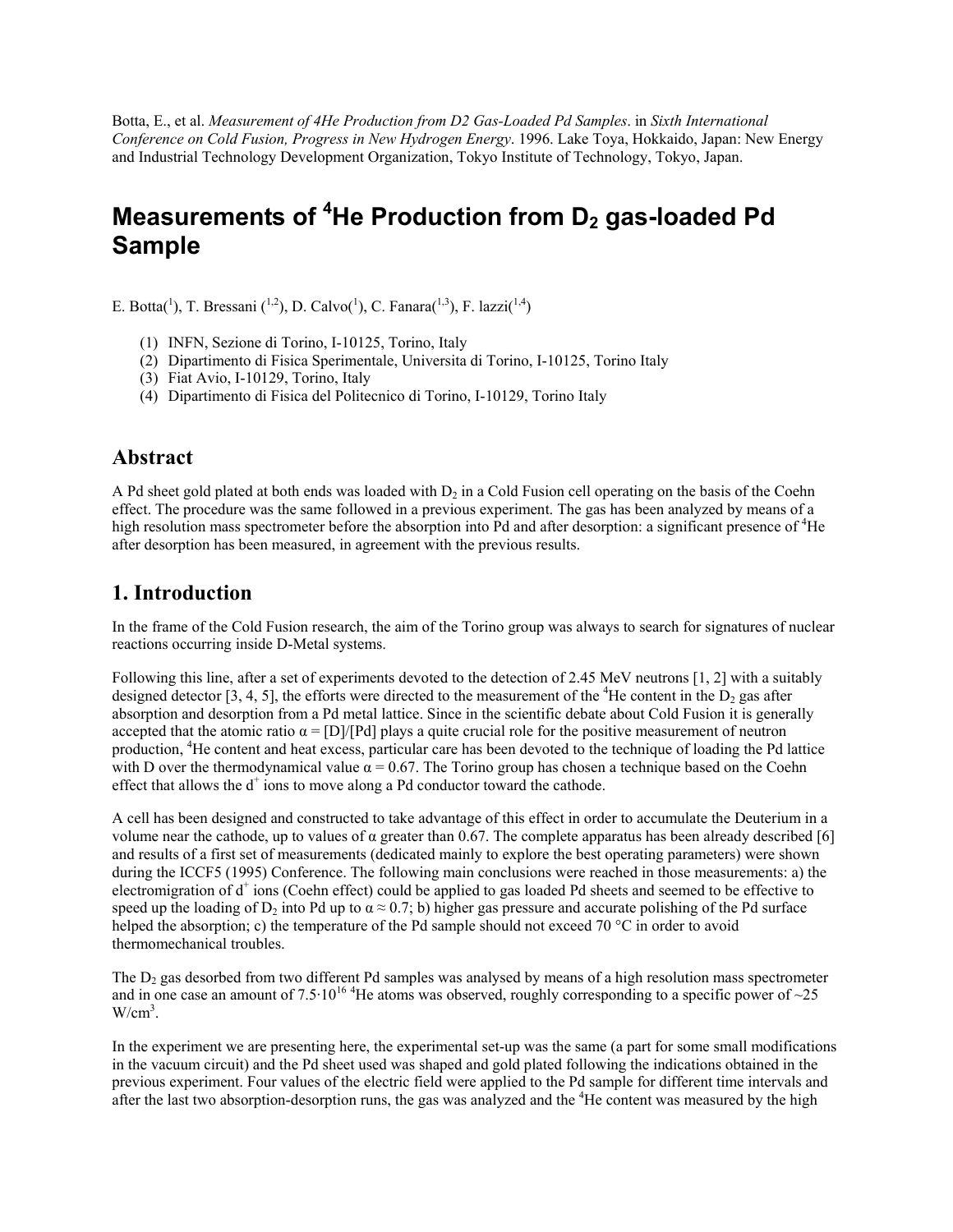resolution mass spectrometer.

### **2. Experimental apparatus and calibrations**

The experimental apparatus has been completely described in a previous paper [6]; only the main features are reported here. The cell (166 $\pm$ 1 cm<sup>3</sup> volume), containing a Pd sheet clamped by two copper electrodes (see Fig. 1), is connected to a vacuum circuit (3900 $\pm$ 5 cm<sup>3</sup>) equipped with two Turbomolecular pumps and a mass spectrometer (ULVAC HI-RESOM 2SM) with resolution M/∆M=200 (see Fig. 2).



#### **Fig. 1 Cell layout (not in scale); a) External top view, b) Internal top view (upper cover removed), c) lateral view.**

To ensure a good quality of the measurements, a particular care has been taken in the vacuum control of the circuit and in the calibration of the instrument. Several days of degassing led to an overall residual pressure of  $2.10^{-6}$  mbar. The switching-off of the pumps brought to 2·10<sup>-5</sup> mbar in two hours, a value that remained quite constant over two days, proving then the tightness of the circuit. The calibration of the spectrometer was performed introducing at subsequent times a known amount of <sup>4</sup>He into the analyzing tube and recording the peak heights (i.e. the ionic currents) and the pressure in the region M/e=3.9 - 4.1.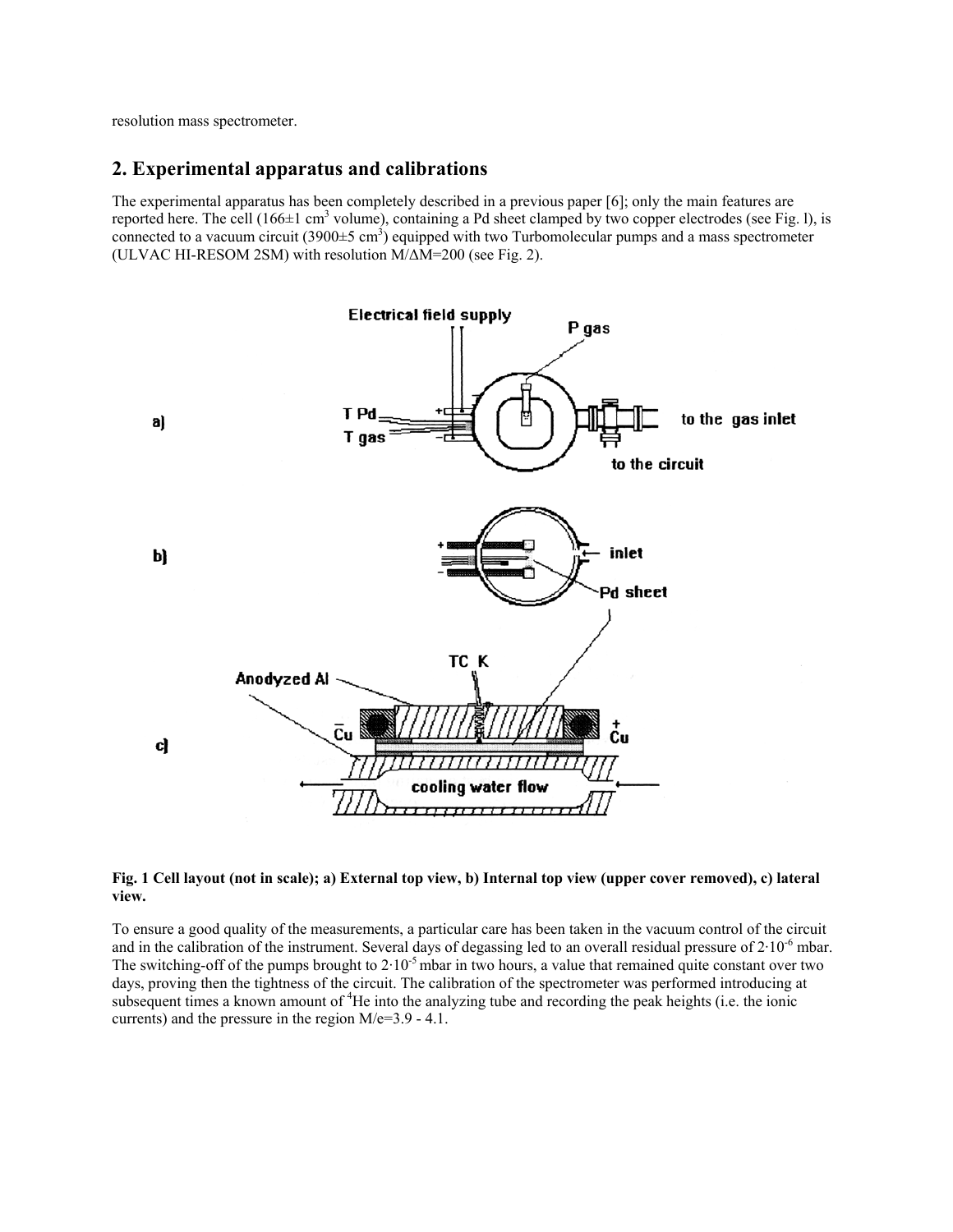

#### **Fig. 2 Experimental apparatus: vacuum circuit, Coehn Cell and mass spectrometer. (TMP = Turbomolecular pump, Τ = Thermocouple, P=pressure gauges).**

The sensitivity, defined as the ratio between current and partial pressure value, calculated from repeated measurements, gave a mean value of  $\varepsilon = (2.20 \pm 0.17) \cdot 10^{-4}$  A/mbar, showing a quite good stability of the instrument. The pressure range variation of these measurements, between  $2.10^{-5}$  and  $1.10^{-4}$  mbar, was the same during the experiment.

### **3. Results and Discussion**

A Pd sheet  $(8\times1\times1\cdot10^{-2}$  cm<sup>3</sup>), gold plated at both ends for a length of 1.5 cm (gold thickness  $\approx$ 15 µm), has been clamped by the two Cu electrodes inside the cell.



Fig. 3 Mass analysis of the gas immitted in cell in the M/e 3.9 - 4.1 range (blank measurement). Only the  $D_2^+$ **peak (M/e=4.028) is visible.**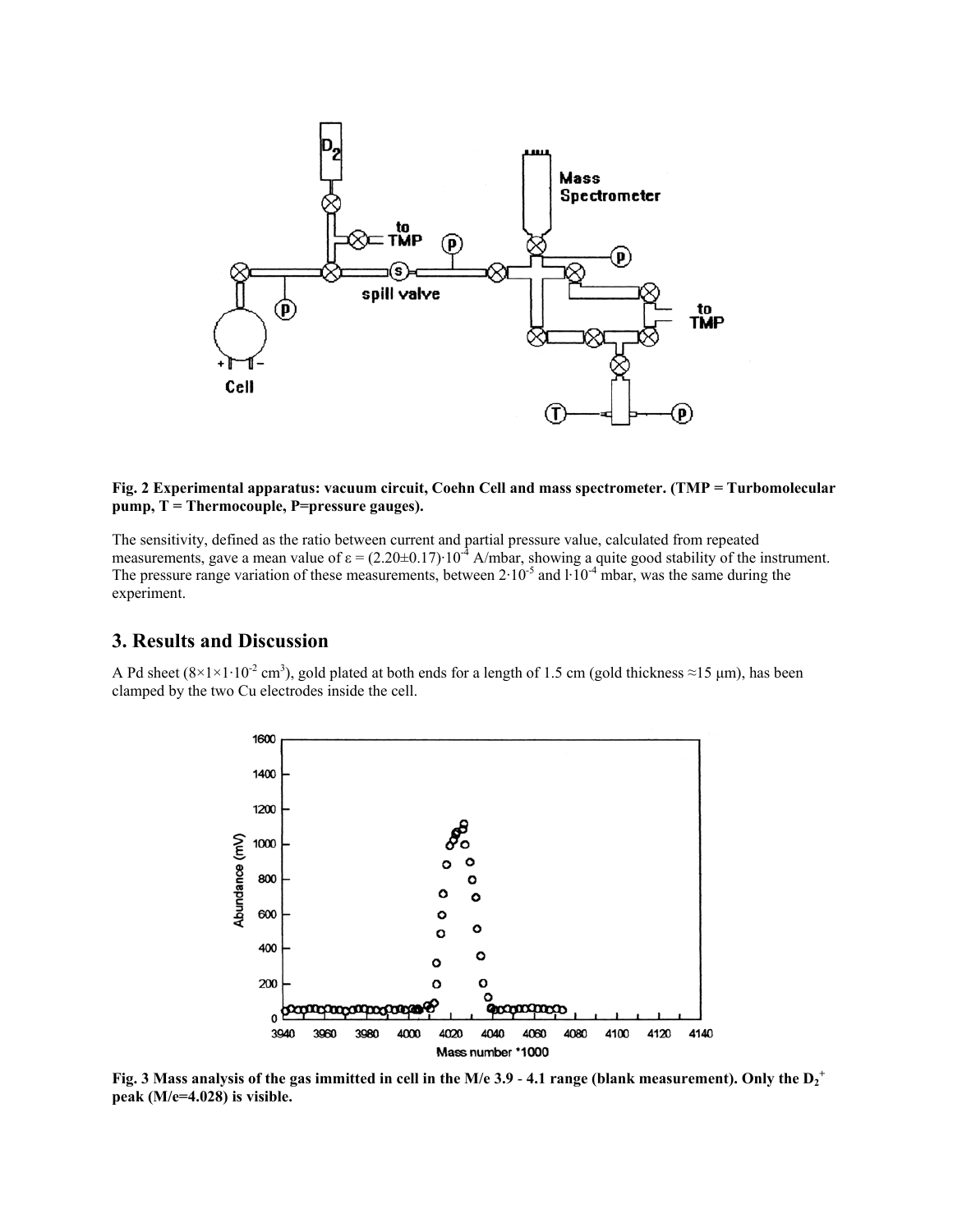During degassing the cell has been continuously in contact with the vacuum circuit. After an immission of  $D_2$  gas, reaching a final pressure of 2.7 bar, the valve separating the cell from the rest of the circuit was closed and the gas herein was analyzed by the spectrometer. This analysis is considered the blank measurement (see Fig. 3).

After 18 hours from gas immission, the loading of the Pd sample reached a value of  $\alpha \approx 0.5$  due to thermodynamical absorption (without electric stimulation). At the beginning (first 5 hours) of this time interval, the  $\alpha$  ratio increased rapidly, while later on, it rose much slower, as shown in Fig. 4.



#### **Fig. 4 Variation of the loading ratio α measured by means of the thermodynamic parameters (black) and sample mean temperature (grey), during the first 18 hours.**

The sheet temperature was continuously monitored and looks quite constant (after an initial transient) at the equilibrium (around 25°C) between the exothermic absorption and the external cooling water temperature.

Table 1 summarizes the sequence of the operations performed on the sample. The first column shows the start time of the operation from gas immission; in the second column the mean value of the loading ratio (averaged on the whole sheet volume) before the operation is reported; the mean and maximum values of the applied current appear in the third column, while its duration is listed in the fourth column. The fifth column indicates whether a gas analysis has been performed at the end of the operation involved, and the last one reports whether a <sup>4</sup>He production above background level has been observed.

| Time (hours) | $\leq \alpha$   | I(A)              | Duration (hours) | Gas analysis | <sup>4</sup> He |
|--------------|-----------------|-------------------|------------------|--------------|-----------------|
| 18           | $0.48 \pm 0.02$ | 1 50 max          | 0.3              | No           | No              |
|              |                 | $125$ mean        |                  |              |                 |
| 65           | $0.66 \pm 0.02$ | $225 \text{ max}$ | າ                | No           | No              |
|              |                 | $100$ mean        |                  |              |                 |
| 95           | $0.83 \pm 0.02$ | $300 \text{ max}$ |                  | Yes          | N <sub>0</sub>  |
|              |                 | 175 mean          |                  |              |                 |
| 117          | $0.80 \pm 0.02$ | 440 max           | 0.4              | Yes          | Yes             |
|              |                 | 330 mean          |                  |              |                 |

**Table 1 - Operations performed on Pd sheet**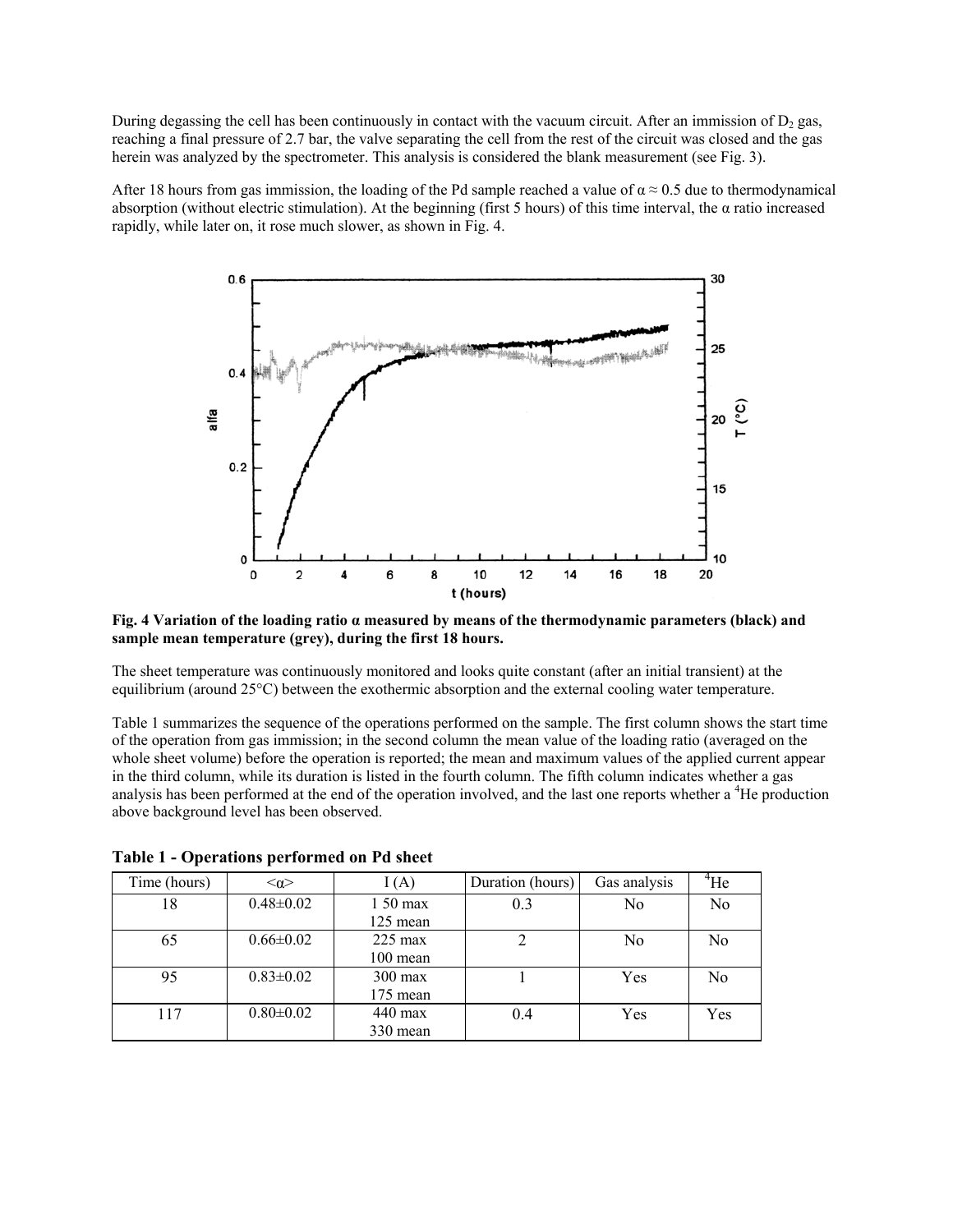During the operation with electric field, the thermocouples measuring the sheet temperature were disconnected due to some noise caused by the very high circulating currents. Fig. 5 shows the behaviours of the current and of  $\alpha$ during the application of the electric fields corresponding to the last row of the Table 1.



#### **Fig. 5 Behaviour of loading ratio α, measured by means of the thermodynamic parameters (black), during application of electrical current (grey).**

The decrease of  $\alpha$  when the electric field is applied and the increase when the field is switched off, have been interpreted in the following way: the electric field favours electromigration of the  $d^+$  ions toward the cathode raising the concentration in the gold coated zone, but also favours desorption of D from the Pd uncoated region (this last phenomenon increases the pressure of the external  $D_2$  gas); as the current is switched off, probably  $\alpha$  is higher near the cathode, while the uncoated central region is deeply depleted; in this region, without electric field, the Joule effect stops and  $D_2$  is strongly adsorbed, producing an increase of the average a.

The desorbed gas was analysed by the mass spectrometer (see rows 3 and 4 of table 1); the results of the last analysis are shown in Fig.  $6$ , where a peak around the atomic mass of  ${}^{4}$ He is evident.

The analysis of the gas was repeated several times, always giving the same clear evidence of <sup>4</sup>He presence.

From the peak height a partial pressure, and thus a percentage of  ${}^{4}$ He in the analyzed gas, was obtained; in this way, a total value of  $(5.3+0.7) \cdot 10^{18}$  atoms produced in the cell has been inferred.

Since the <sup>4</sup>He presence in the background measurement (Fig. 3) is not detectable, the production inside the gas loaded Pd sheet is at least equal to this value: in fact, an amount of produced <sup>4</sup>He could have been trapped inside the Pd sheet.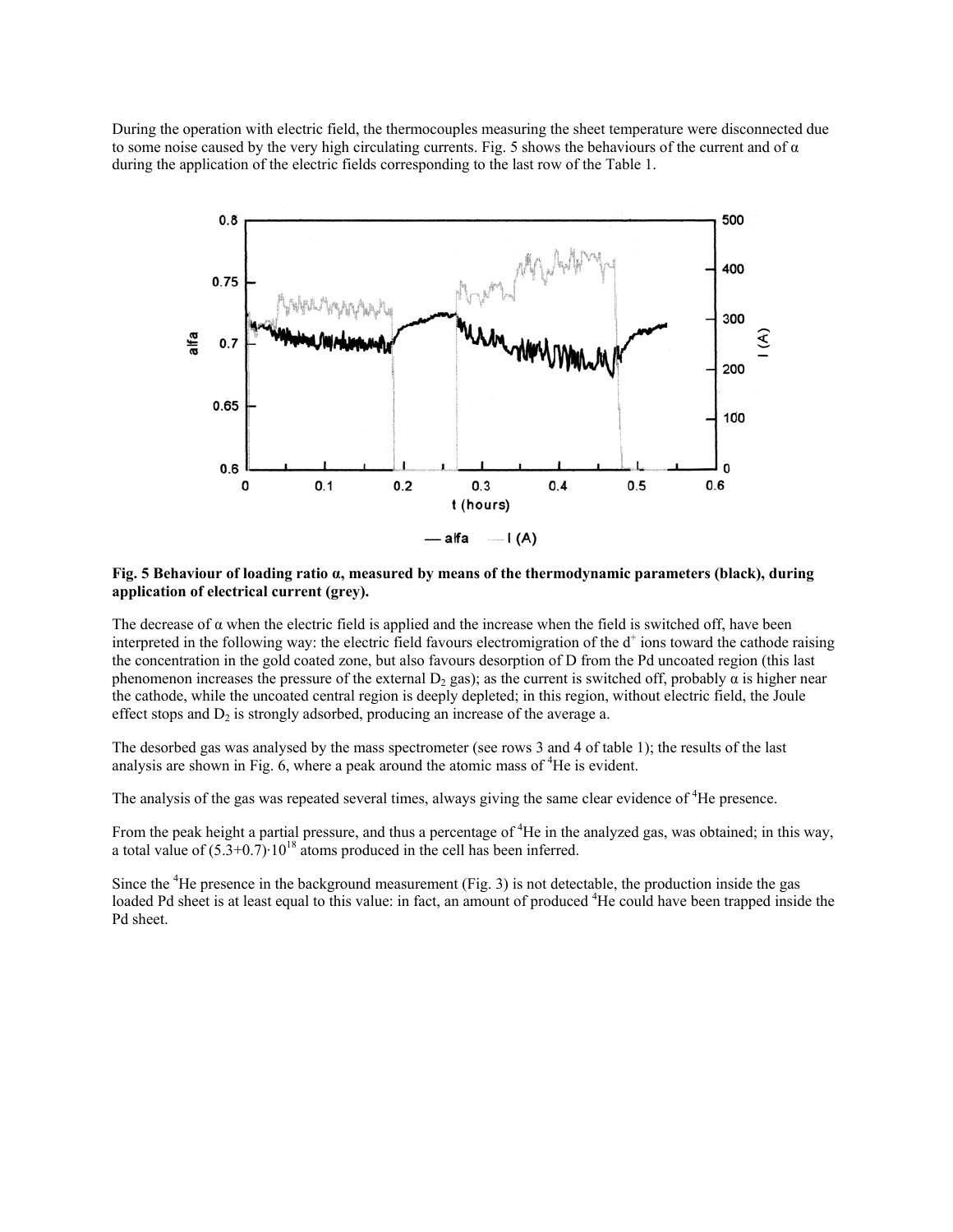Some comments can be made about the very high value reported above, corresponding to the same number of nuclear reactions

 $d + d \rightarrow {}^{4}He + 23.8 \text{ MeV}$  (1).

The heat excess (in the simplified hypothesis that all the energy in (1) is converted into heat), of the order of  $(2.0\pm0.3) \cdot 10^7$  J, is compatible with the values (heat or <sup>4</sup>He production) reported by other experiments. Considering nuclear reactions, their occurrence seems quite well established by so huge numbers.



**Fig. 6 Mass analysis of the gas desorbed from the Pd sheet after the fourth application of electrical field (see**  table 1). A <sup>4</sup>He peak (M/e=4.0026) is appreciable near the D<sub>2</sub> one

 $(M/e=4.028)$ .

Looking at the generated power, this experiment cannot determine the time interval during which the nuclear reactions occurred inside the Palladium. In fact, the total time of the experiment overcome 5 days and the sheet was considerably loaded nearly from the beginning. As extreme hypothesis, the <sup>4</sup>He production could start quite soon; in this case the average production rate should be of  $(1.2\pm0.2)\cdot10^{13}$  <sup>4</sup>He/s (corresponding to a generated power of 46 $\pm$ 7 W). But, if we believe that every application of the electric field is sufficient to empty the sheet from the adsorbed gas, the production should be considered as starting from the first field application; in this case, the total time should be 7.56 $\cdot 10^4$  s, with a production rate of (7.0±0.1)  $\cdot 10^{14}$  <sup>4</sup>He/s and a generated power of the order of (2.6±0.4)  $\cdot 10^2$  W. So, the corresponding excess heat, is fully compatible with the tens of Watts generally reported by other experiments.

As a final remark, the total Pd sample volume in which the nuclear reactions occurred was of  $8 \cdot 10^{-2}$  cm<sup>3</sup>: the <sup>4</sup>He production density should then be  $(6.6\pm0.9) \cdot 10^{19}$  <sup>4</sup>He/cm<sup>3</sup> and the rate per unit volume, in the shorter production time hypothesis, is  $(8.8\pm0.1)\cdot10^{15}$  <sup>4</sup>He/(s-cm<sup>3</sup>), corresponding to a power production of  $(3.3\pm0.5)\cdot10^3$  W/cm<sup>3</sup>